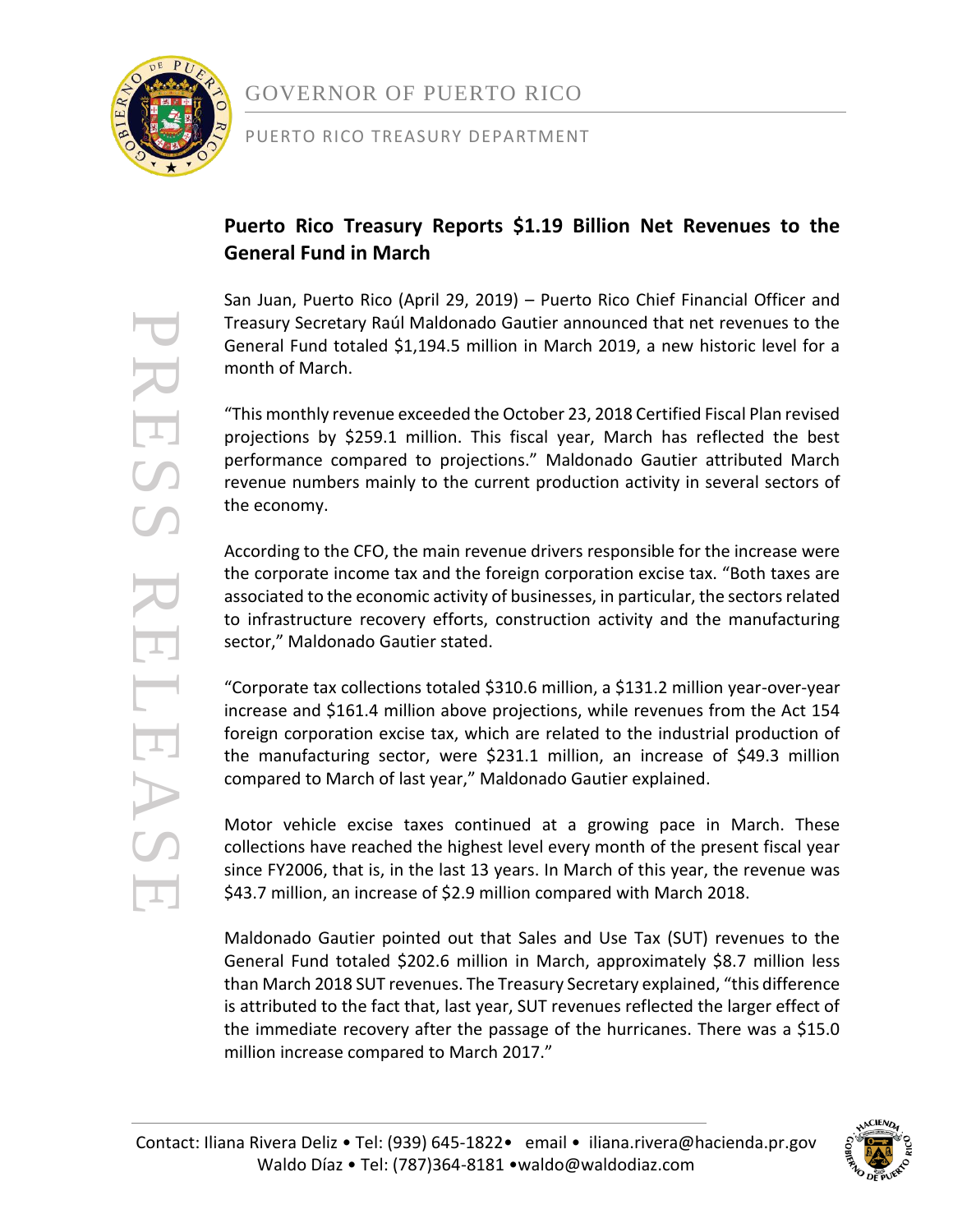

## GOVERNOR OF PUERTO RICO

#### PUERTO RICO TREASURY DEPARTMENT

In the "Other" category, the excise tax on insurance premiums stands out; this excise tax is due every year in March, and paid between March and April. March revenues totaled \$49.4 million against \$27.4 million in March 2018.

Lastly, the Chief Financial Officer and Treasury Secretary pointed out that fiscal year-to-date (July-March) net revenues to the General Fund were \$7,548.4 million, an increase of \$1,722.1 million, or 29.6 percent, compared to the same period last year, and \$576.8 million above the revised projections. This behavior is attributed to a large extent to the recovery of the economic activity after the passage of the hurricanes.

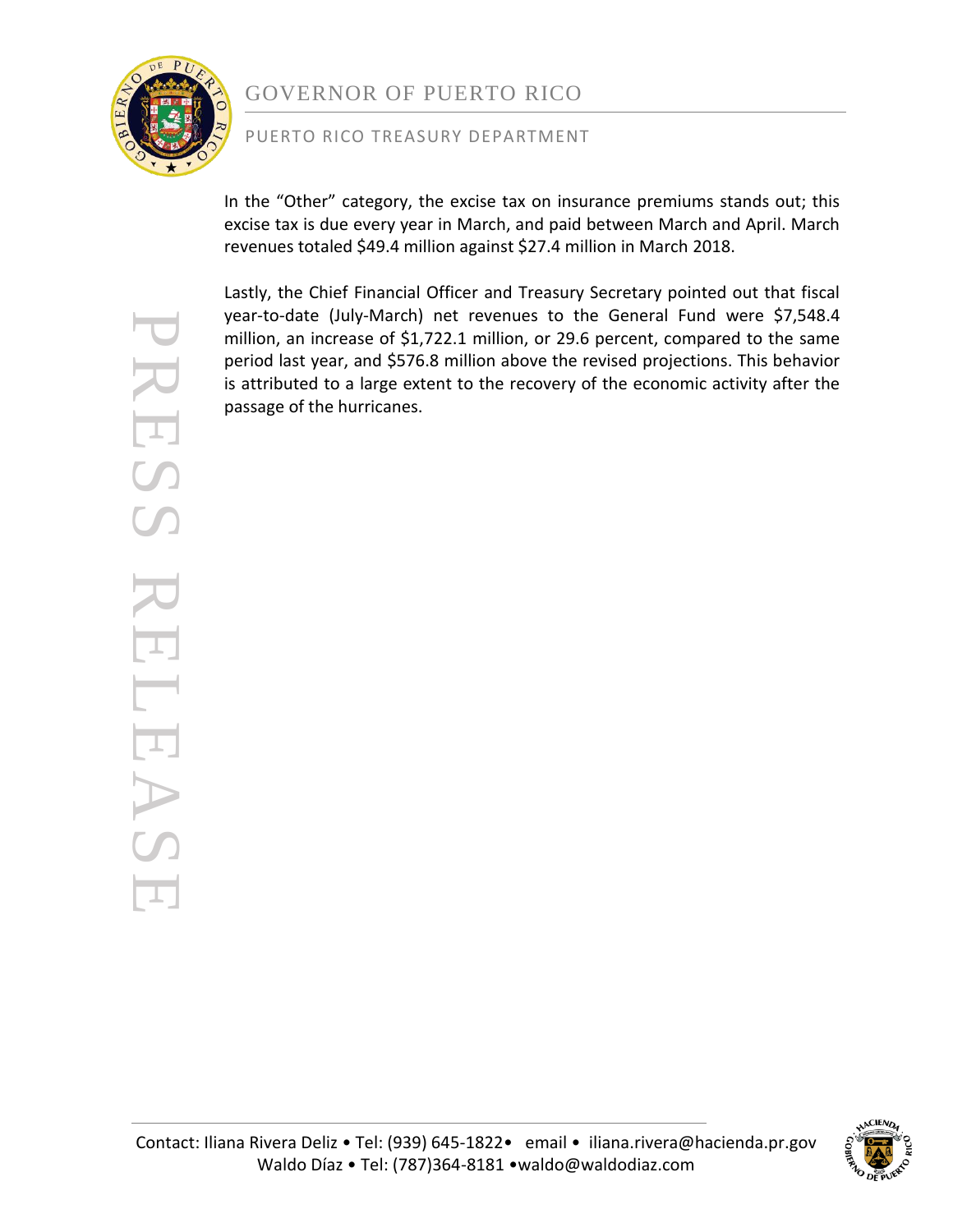

# GOVERNOR OF PUERTO RICO

### PUERTO RICO TREASURY DEPARTMENT

### Ingresos Netos al Fondo General marzo (millones de \$)

|                          | Recaudo Actual<br>marzo |         |       | Proyección<br>Revisada | <b>Recaudos</b>         |
|--------------------------|-------------------------|---------|-------|------------------------|-------------------------|
| Conceptos                | 2017-18                 | 2018-19 | Dif.  |                        | 23/10/2018 vs. Revisada |
|                          |                         |         |       |                        |                         |
| Total Bruto              | 979.3                   | 1,224.0 | 244.7 | 964.9                  | 259.1                   |
| Reserva                  | (38.0)                  | (29.5)  | 8.5   | (29.5)                 | $\qquad \qquad -$       |
| Total Neto               | 941.3                   | 1,194.5 | 253.2 | 935.4                  | 259.1                   |
|                          |                         |         |       |                        |                         |
| Individuos               | 195.9                   | 233.0   | 37.1  | 215.2                  | 17.8                    |
| Corporaciones            | 179.4                   | 310.6   | 131.2 | 149.2                  | 161.4                   |
| Retenida a no residentes | 45.9                    | 55.6    | 9.7   | 53.1                   | 2.5                     |
| <b>IVU</b>               | 211.4                   | 202.6   | (8.7) | 201.8                  | 0.8                     |
| Foráneas (Ley 154)       | 181.8                   | 231.1   | 49.3  | 201.8                  | 29.3                    |
| Bebidas alcohólicas      | 16.2                    | 19.4    | 3.2   | 19.1                   | 0.3                     |
| Cigarrillos              | 7.5                     | 5.7     | (1.9) | 16.1                   | (10.5)                  |
| Vehículos de motor       | 40.7                    | 43.7    | 2.9   | 29.9                   | 13.8                    |
| Arbitrios de ron         | 12.7                    | 13.6    | 0.9   | 6.0                    | 7.6                     |
| Otros                    | 49.7                    | 79.2    | 29.5  | 43.2                   | 36.0                    |